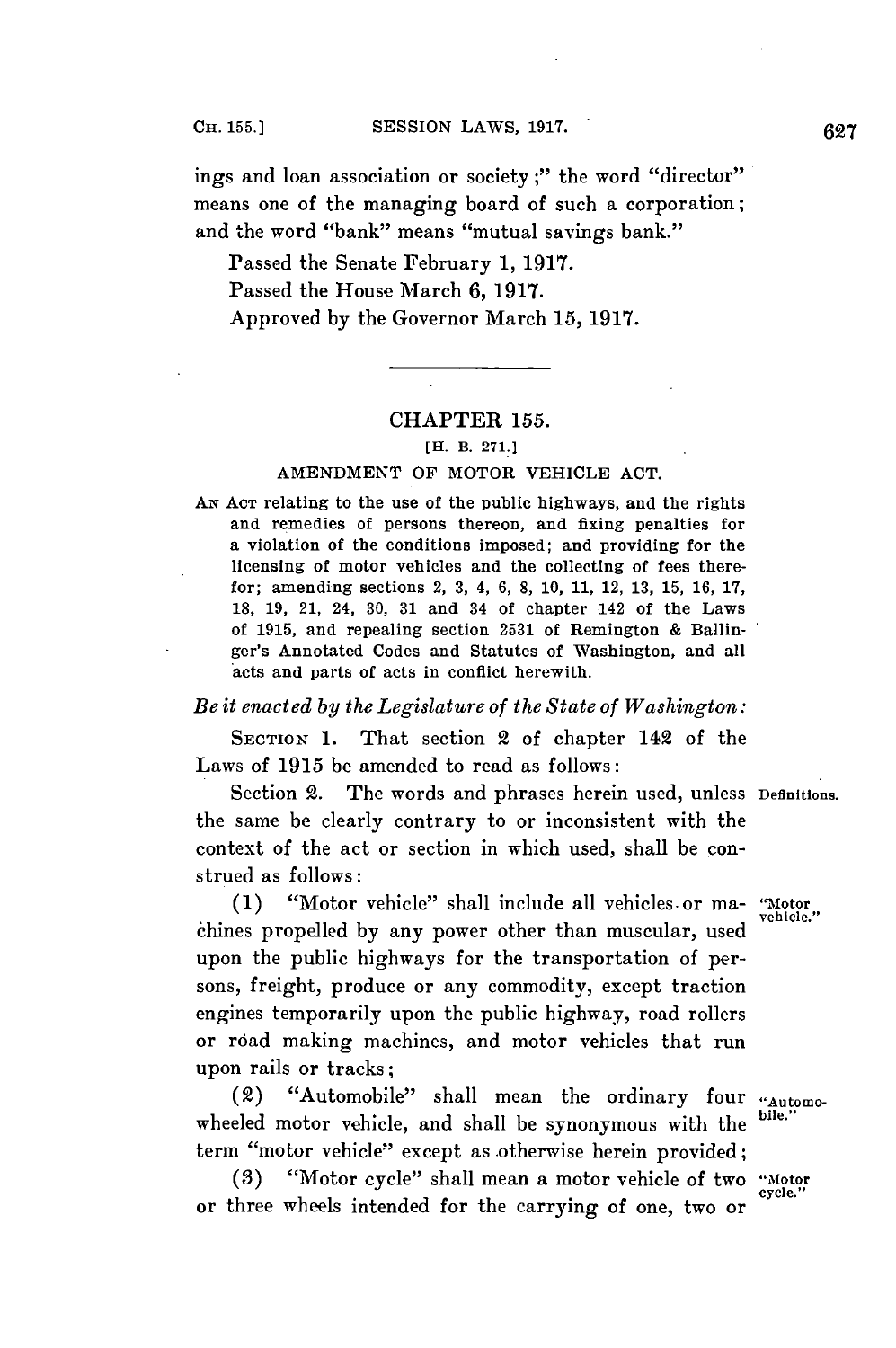three persons, or operated **by** one person for the carrying of small parcels or packages;

(4) "Auto stage" as distinguished from "automo- "Auto, bile" shall mean a motor vehicle used for the purpose of carrying passengers and baggage on a regular schedule of time and rates: *Provided, however,* That no motor vehicle shall be considered an auto stage where the whole route traveled **by** such vehicle is within the corporate limits of any incorporated city;

> **(5)** "Motor truck" shall mean any motor vehicle designated or used for the transportation of commodities, merchandise, produce, freight or animals;

(5a) "Trailer" shall mean any vehicle which is at- "Trailer." tached to a motor vehicle for the purpose of being drawn or propelled **by** such motor vehicle;

**(6)** "Public highway" or "public highways" shall in- "Public ... clude any highway, state road, county road, public street, avenue, alley, driveway, boulevard or other place built, supported, maintained, controlled or used **by** the public or **by** the state, county, district or municipal officers for the use of the public as a highway, or for the transportation of persons or freight, or as a place of travel or communication between different localities or communities;

**(7)** "Local authorities" shall include the officers of **\*I** ocal au- counties, cities or towns or other municipal sub-divisions of the state having control, power or authority over any of the subject matter embraced within this act;

**(8)** "Peace officer" or "peace officers" shall be taken "Peace to mean any officer or officers authorized by law to execute officer." criminal process or to make arrests for the violation of the statutes generally or of any particular statutes relative to the public highways of the state;

**(9)** "Dealer" shall be taken to mean any person, firm "Dealer." or corporation engaged in the sale of new or second-hand motor vehicles;

> **(10)** "Privately owned" shall include all motor ve hicles not offered for hire;

stage.

thorities."

"Privately<br>owned."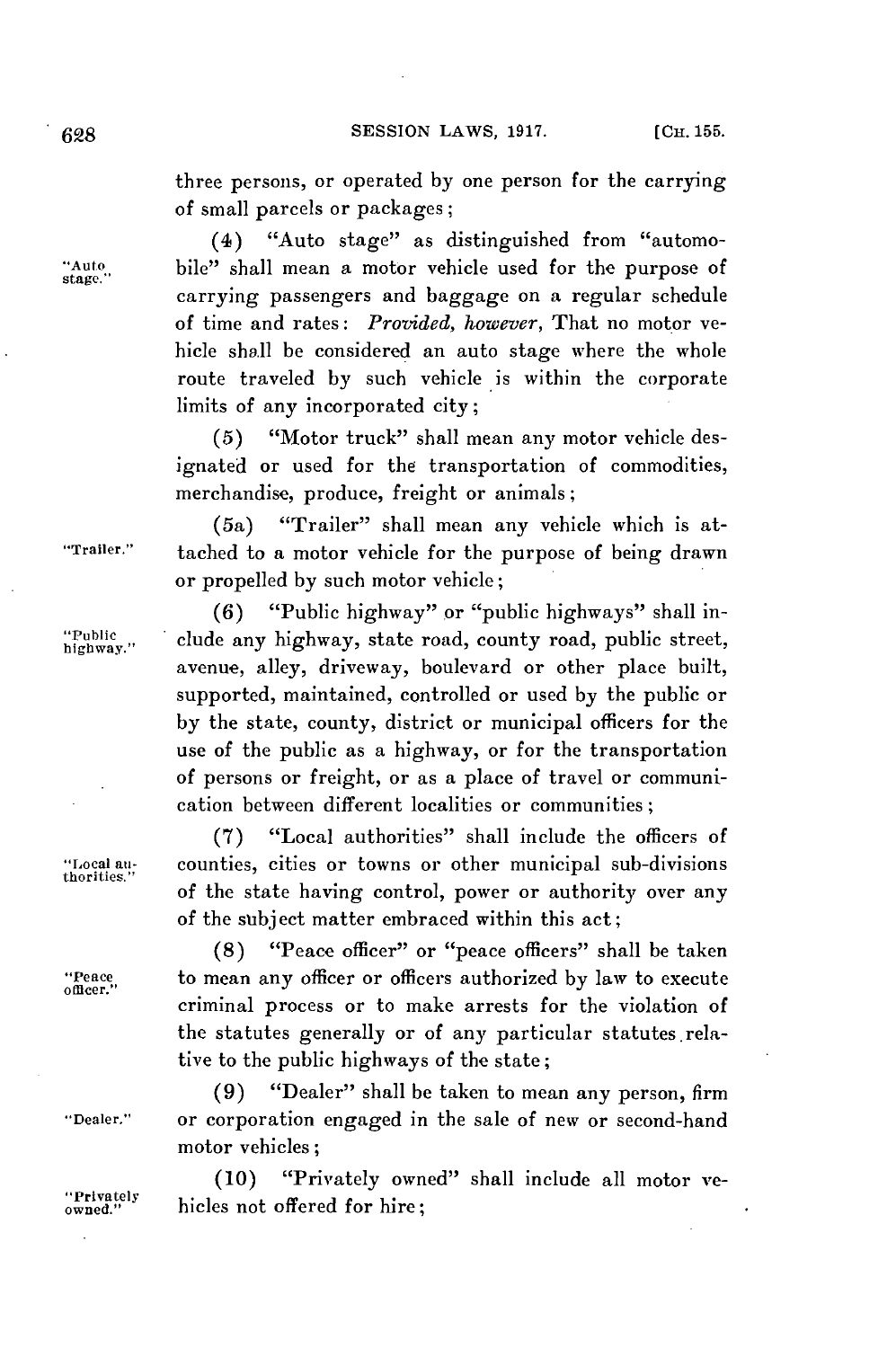**(11)** "For hire" shall be taken to mean all motor ve- "For hire." hicles, other than auto stages, used for the transportation of persons, for which transportation remuneration of any kind is received, either directly or indirectly.

**SEc.** 2. That section **3** of chapter 142 of the Laws of **1915** be amended to read as follows:

Section 3. The secretary of state, acting through the Duties of secretary county auditors of the several counties of the State of **of** state. Washington as hereinafter provided, shall have the general supervision of the issuing of motor vehicle licenses and of the collecting of fees therefor and shall have full power to do all things necessary and proper to carry out the provisions of this act; he shall have the power to appoint a deputy and such clerk or clerks as may be required from time to time, and may purchase all materials and make all expenditures as may be necessary hereunder.

It shall be the duty of the secretary of state to make and furnish to each county auditor, and to such persons as may be in any manner responsible for the collecting of the motor tax hereinafter provided for, a tabulated list of all motor vehicles, except motor cycles, giving the make, model, the year built and horse power and setting opposite each such description the license fee charged therefor.

**SEc. 3.** That section 4 of chapter 142 of the Laws of **1915** be amended to read as follows:

Section 4. No person under fifteen years of age shall Operation operate or drive a motor vehicle upon a public highway unless such person is accompanied **by** his or her parent, guardian, or the owner of such vehicle; no motor vehicle shall be operated upon a public fiighway without a license having been first obtained therefor, excepting as hereinafter provided: *Provided, however,* No motor vehicle for hire shall be operated **by** any person under the age of twenty-one years.

**SEc.** 4. That section **6** of chapter 142 of the Laws of **1915** be amended to read as follows:

Section 6. Upon receipt of such application accom- Filing of panied by the proper fee, the county auditor shall give one application

by minors.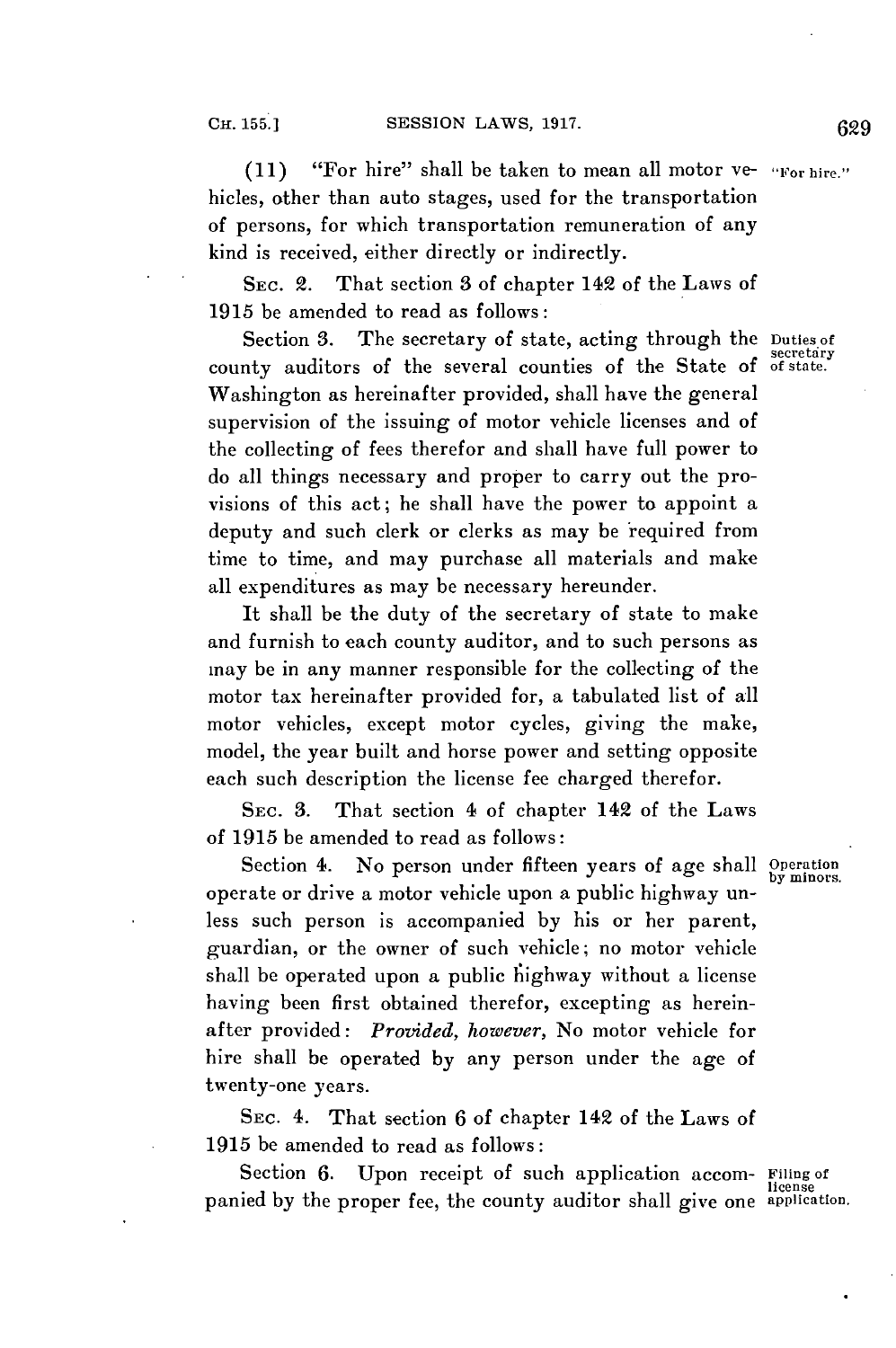copy to the applicant, retain one for the county files, and immediately forward the original together with the proper fee, to the secretary of state. The county auditor shall, at the expense of the county issuing the same, furnish the applicant with a temporary number printed upon durable **Temporary** cardboard, which number shall **be** displayed always on the vehicle and shall entitle the licensee to operate the same for a period of thirty days from and after the date of such application, or until the permanent number shall have been received from the secretary of state at which time it must be replaced **by** the permanent number, and the temporary number card returned to the county auditor. **All** temporary number plates shall contain the name of the county issuing the same, together with the date of such issuance; the letters "Wn" and the year in which such license shall expire; and shall be displayed upon said vehicle in the same relative position as is hereinafter provided for the displaying of the permanent number.

SEc. **5.** That section **8** of chapter 142 of the Laws of **1915** be amended to read as follows:

**of licenses.**

Section **8.** No license shall be transferred from one **Transfer of** person to another person, but may be transferred from one vehicle to another vehicle, when duly authorized **by** the secretary of state on application therefor, through the county auditor, accompanied **by** the proper fee, and in case such vehicle to which it is desired to have such license transferred is of higher horse power rating than the vehicle for which the original license was issued, the applicant shall accompany. such application with the additional amount required to cover the difference between the license fees for the two ratings. **A** license may be transferred from one classification to a different classification Transfer to upon application to the county auditor and the payment<br>different clas-<br>sification. of the difference between the license fee originally paid and **sification.** of the difference between the license fee originally paid and the fee provided **by** this act for the class to which the transfer is made, together with an additional transfer fee of fifty cents: *Provided,* That no refund shall be made if the fee fixed **by** this act for the class to which such trans-

**Temporary**<br>number<br>plates.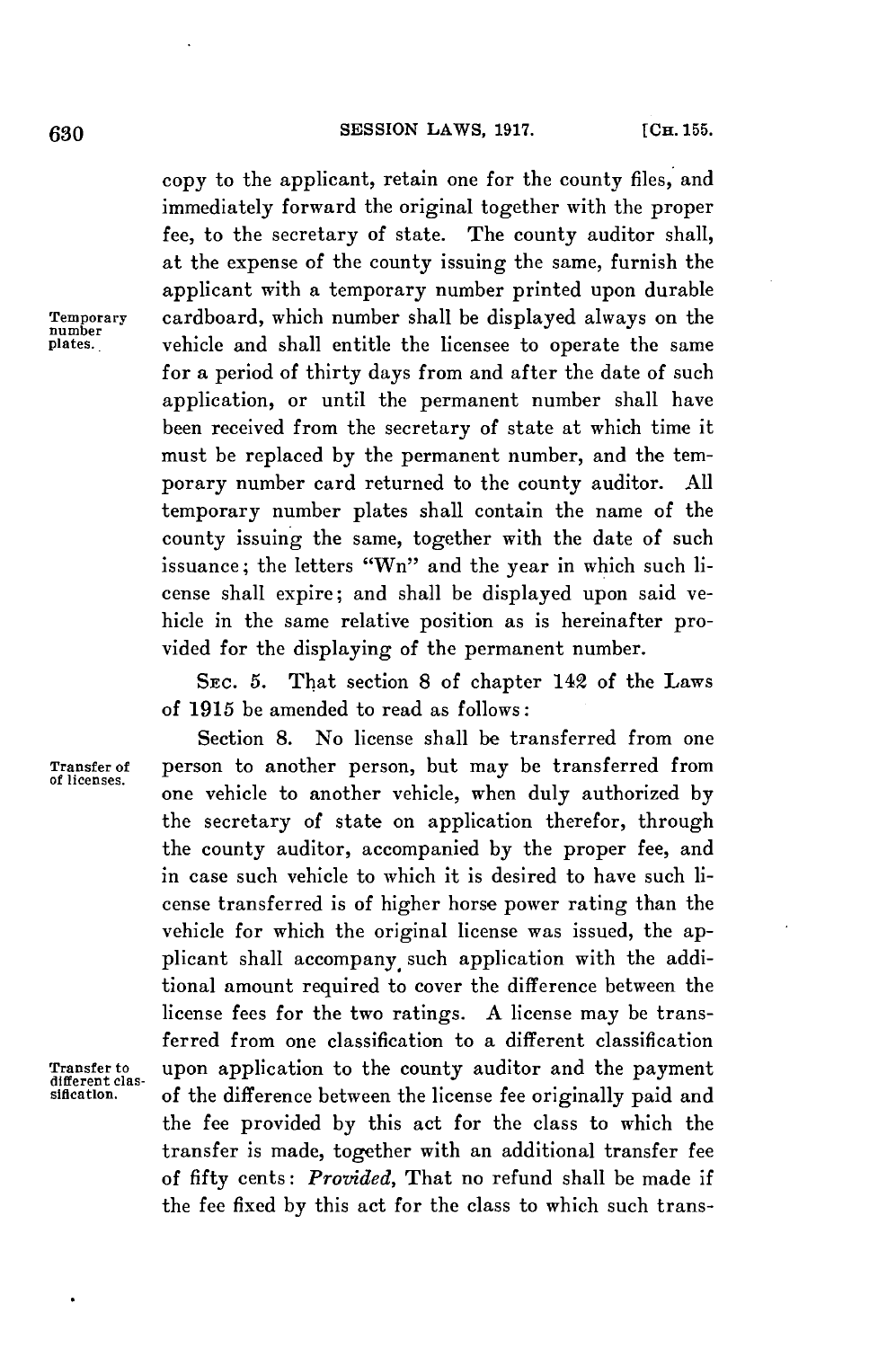fer is made be less than the fee originally paid: *Provided, however,* The original license and the number plates must be returned at the time application for transfer is made.

**SEC. 6.** That section **10** of chapter **142** of the Laws of **1915** be amended to read as follows:

Section 10. A dealer's license and a pair of distinctive Dealer's license and number plates shall be issued to an actual dealer for any number and all motor vehicles owned, handled, or dealt in **by** him, and for the fees as hereinafter specified, but shall not be used upon any motor vehicle while the same is being operated for hire, or for the transportation of any produce, freight or commodity unless the same is for the actual use of the dealer owning the vehicle so transporting such produce, commodity or freight: *Provided, however,* That no motor vehicle transporting any produce, commodity or freight under a dealer's license shall exceed **1** ton in carrying capacity: *Provided, further,* That nothing in this section shall be construed to prohibit the use of a motor vehicle of under one ton capacity from rendering assistance to, or transporting necessary supplies to, a motor vehicle which has become disabled.

Such number plates, or duplicates thereof, shall be dis- Display of<br>yed on every motor vehicle by such dealer whenever the plates. played on every motor vehicle by such dealer whenever the same is operated or driven upon any public highway in this state: *Provided,* That whenever a dealer shall maintain a branch or sub-agency, he shall apply for a separate registration for such branch, or sub-agency, and shall pay Maintenance therefor the fee hereinafter provided for the registration of motor vehicles owned **by,** or under the control of said branch or sub-agency.

**SEC. 7.** That section **11** of chapter **142** of the Laws of **1915** be amended to read as follows:

Section 11. Any person resident of another state or Right of country may bring into this state any automobile or motor residents. cycle and operate the same without obtaining a license therefor for a period of ninety **(90)** days in any one calendar year: *Provided,* Such person has complied in.all respects with the laws of his own state or country as to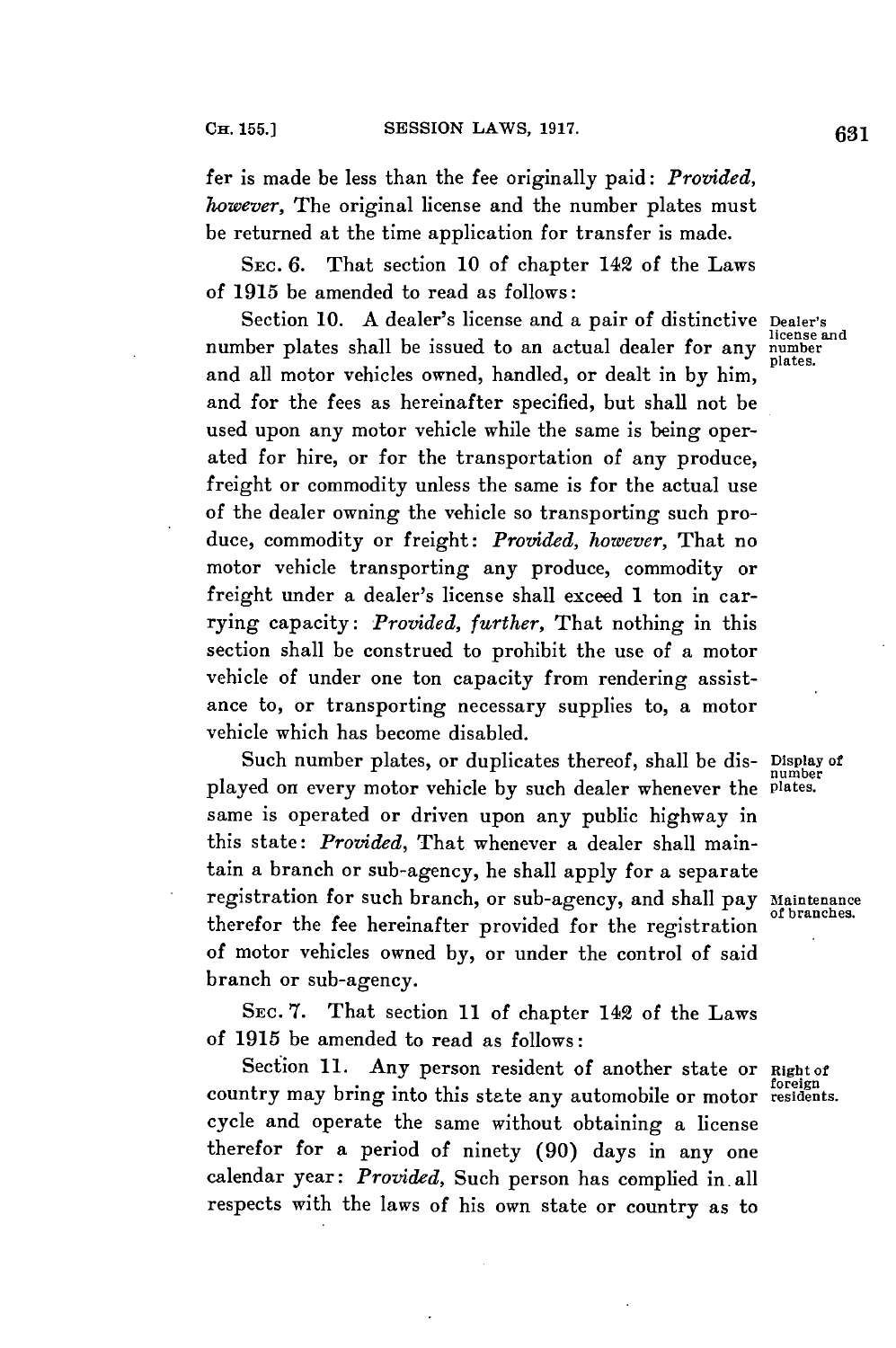the registration or licensing of motor vehicles: *And provided further,* That such automobile or motor cycle is not used in this state for hire.

**SEc. 8.** That section 12 of chapter 142 of the Laws of **1915** be amended to read as follows:

Section 12. On and after March **1, 1918,** the secre-**Number** tary of state shall furnish to each licensee of a motor vehicle two number plates containing the number to .be displayed on such vehicle as hereinafter provided. The number shall be in Arabic numerals not less than four inches in height nor less than one-half inches stroke, and shall be preceded **by** the letters "Wn" and by' the last numeral of the year in which such license shall expire, and such number plate if issued to a dealer, shall contain the word "Dealer." The secretary of state may put such other mark or character on such plates or fix the color of same as he may determine, to properly identify the kind of license issued.

**The** original number plates shall contain six perforations so located as to permit the attachment of the metal year plate hereinafter described, which plate when attached shall cover the letters "Wn" and the numeral indicating the year in which the license expires. Upon receiv-Year plate ing an application for a renewal license the secretary of<br>for renewal state shall issue the renewal license and furnish two yearstate shall issue the renewal license and furnish two yearplates direct to the applicant which year-plates shall be approximately **3 by** 43/4 inches in size, and so constructed as to be readily attached to the original number plate in such manner as to cover the letters "Wn" and the numeral of the year in which the original license expired, and shall bear the letters "Wn" and the last numeral of the year in which the renewed license expired, and such other marks or characters as directed **by** the secretary of state, and shall be of such color as shall be determined **by** the secretary of state, which color shall be in strong contrast with the color of the number plate.

> The size of the numerals for motor cycles shall be **21/** inches high and  $\frac{3}{8}$ -inch stroke, and the size of the yearplates shall be in proportion.

plates.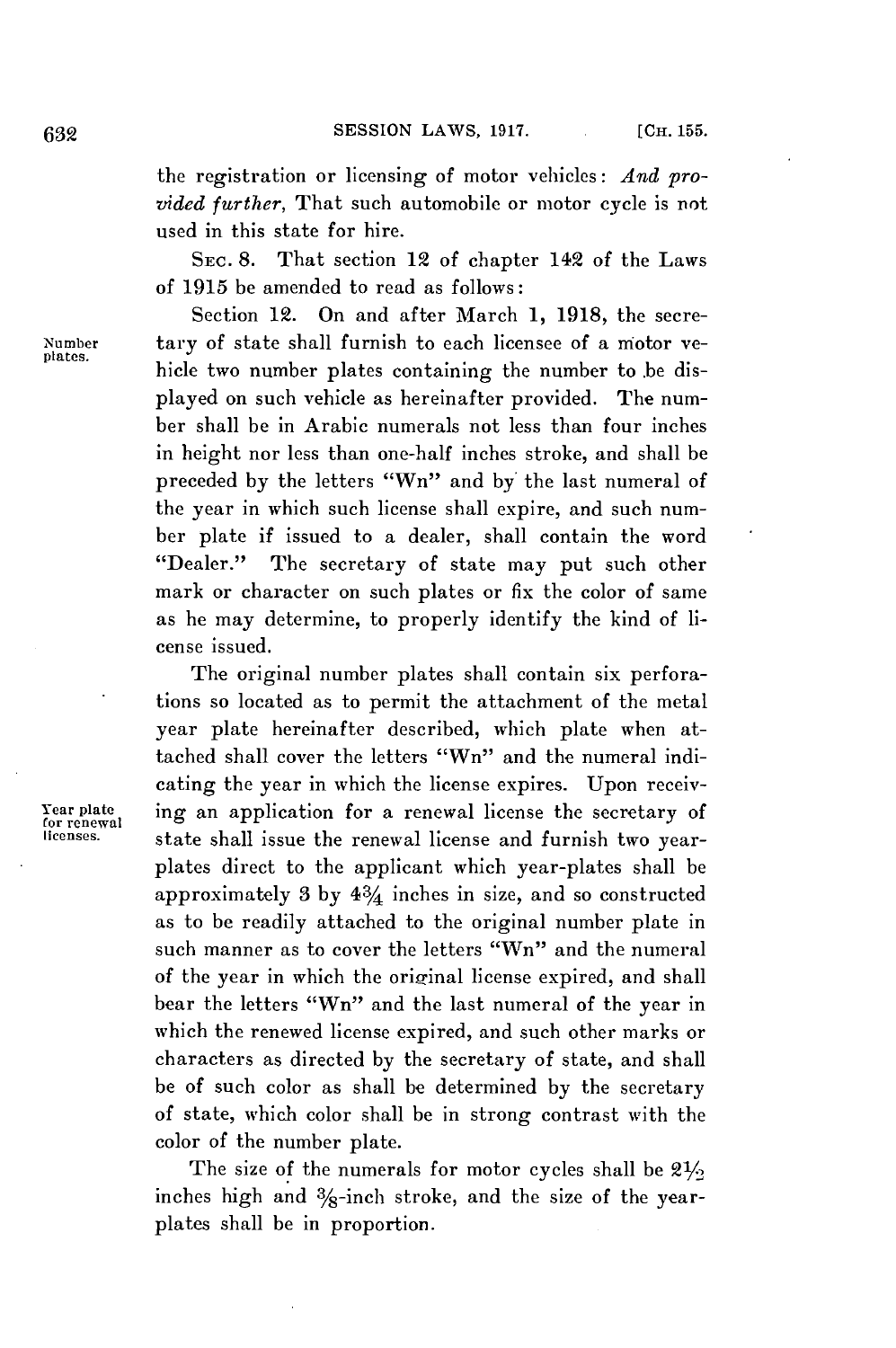The applicant shall immediately upon receipt of the year-plates attach the same to his number plate as herein set forth: *Provided, however,* That if said year-plates shall have been patented and a royalty thereon be demanded on such year-plates furnished the State of Washington or if the holder of such patent refuses to permit the use of such year-plates **by** said state, then the secretary of state is hereby authorized, in his discretion, to select any other designating mark, or to furnish number plates as provided in section 12, of chapter 142 of the Laws of **1915.** Similar number plates shall be furnished **by** the Plates for secretary of state to each licensee of a "trailer," one number plate to be attached to such trailer in the rear if said trailer is drawn or trailed behind a motor vehicle, or in the front thereof in the event that such trailer be propelled in advance of a motor vehicle. Any person who has heretofore obtained from the state a motor vehicle license, Retention of and who wishes to obtain a license bearing the same number, may do so **by** paying the sum of five dollars **(\$5.00)** in addition to the annual fees provided for herein: *Provided,* At the time such application is received **by** the secretary of state, such number has not been previously issued.

**SEC. 9.** That section **13** of chapter 142 of the Laws of **1915** be amended to read as follows:

Section **13.** Upon the sale of any motor vehicle the Removal of vendor shall remove his number plates therefrom, and de-plate on sale. livery thereof shall not be deemed to have been made until the vendor has removed his number plates.

SEC. **10.** That section **15** of chapter 142 of the Laws of **1915** be amended to read .as follows:

Section 15. All fees herein authorized to be collected schedule shall be as follows:

number

trailers.

license<br>numbers.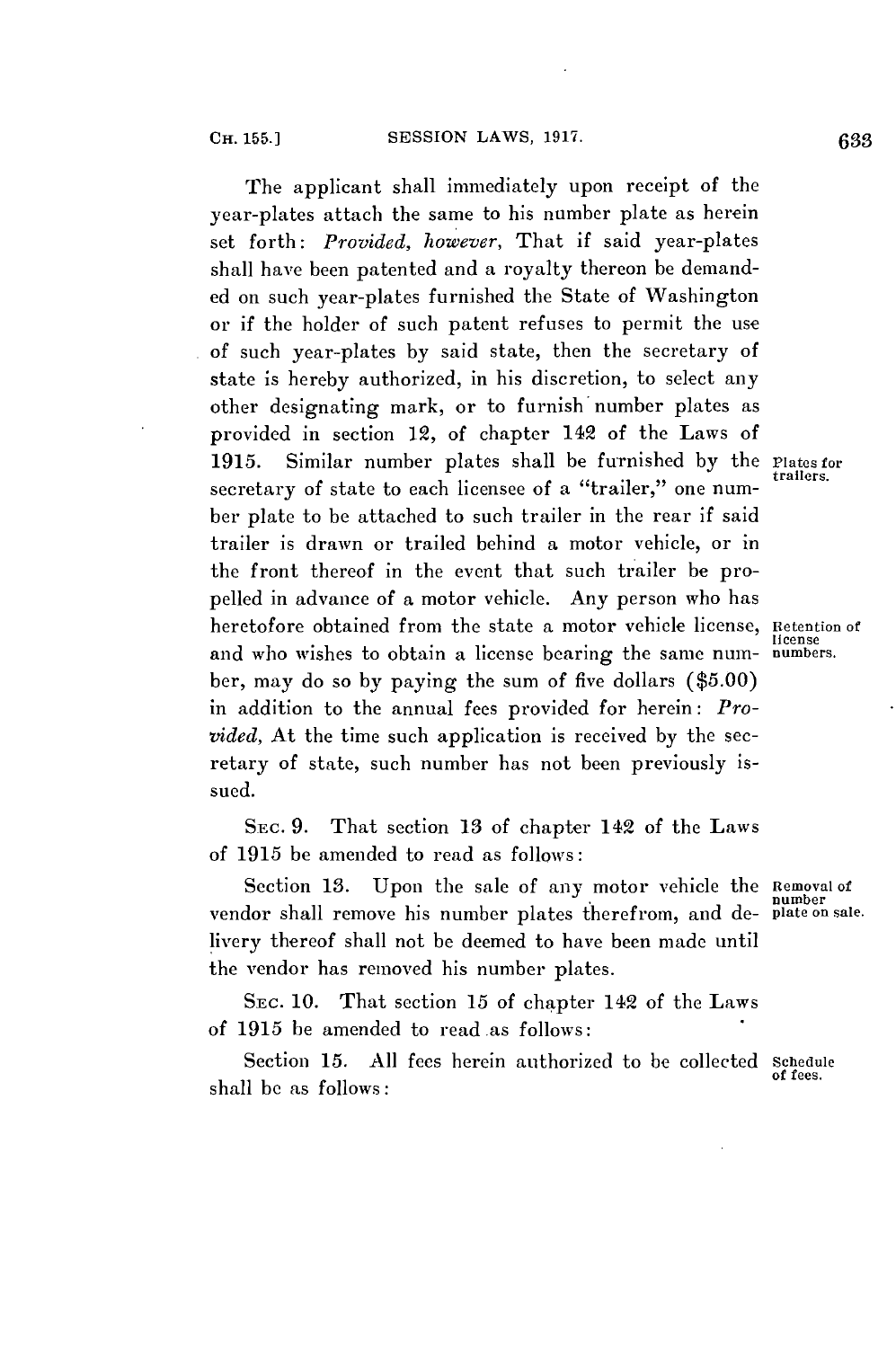# 634 **SESSION LAWS, 1917.** [CH. 155.

### **ANNUAL FEES.**

## MOTOR **CYCLES.**

| $-1$ |  |
|------|--|
|      |  |

## **AUTOMOBILES.**

#### AUTOMOBILES FOR HIRE.

| Automobiles for hire shall pay at the rate of, per horse |  |  |  |  |  |  |  |
|----------------------------------------------------------|--|--|--|--|--|--|--|
|                                                          |  |  |  |  |  |  |  |

|--|--|--|

### MOTOR TRUCKS **AND** TRAILERS.

| Over five ton and not to exceed six ton capacity 100 00  |  |
|----------------------------------------------------------|--|
| Over six ton and not to exceed seven ton capacity 250 00 |  |

*Provided,. however,* No license shall be issued for any truck with a carrying capacity greater than seven **(7)** tons. *Provided, further,* That no motor truck license shall be issued for a fee less than that required of an automobile of equivalent horse power.

#### **AUTO STAGES AND** TRAILERS.

| Auto stages for hire shall pay at the rate of, per horse  |      |
|-----------------------------------------------------------|------|
|                                                           | 1 00 |
| And in addition thereto for each rated passenger capacity |      |
| of any such auto stage or trailer, per passenger          | 2 00 |

## DEALER'S.

|                                                           | 3 00 |
|-----------------------------------------------------------|------|
| All other motor vehicles regardless of horse power or ca- |      |
|                                                           |      |
| Additional dealer's license plates bearing the same num-  |      |
| ber, except motor cycle dealer's licenses $5\,00$         |      |

### **GENERAL FEES.**

| Duplication of number plates, except dealer's duplicates, |      |
|-----------------------------------------------------------|------|
|                                                           | 100  |
| Duplication of year plates, each                          | 25   |
|                                                           | 2 50 |
| Duplication of motor vehicle license                      | 50   |
| Transfer of motor vehicle license, each                   | 50   |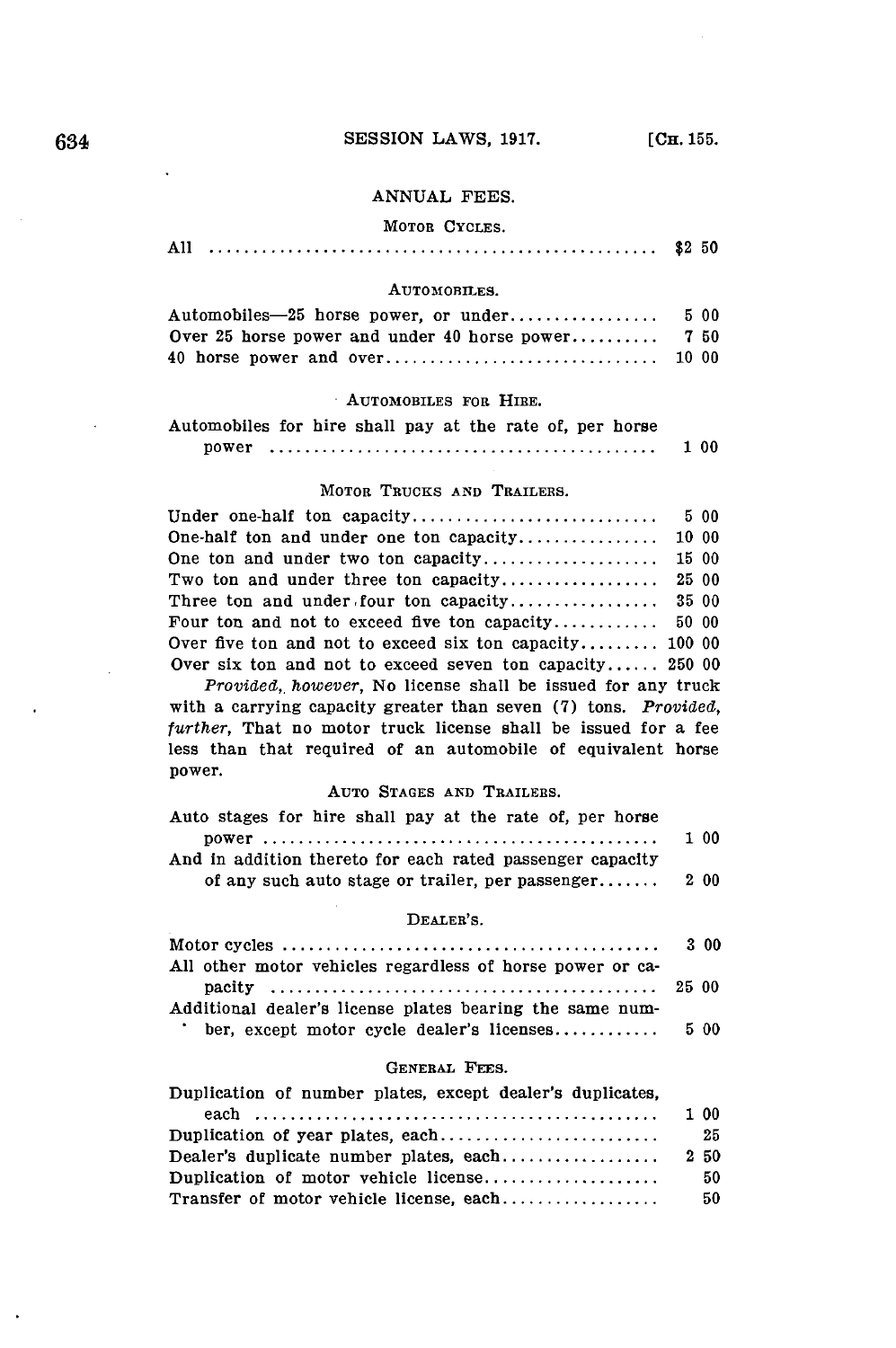*Provided,* That the provisions of this section relating to automobiles for hire shall not apply to private automobiles that shall be operated for hire for a period of two days or less, and for which a special permit so to operate shall have been obtained from the county auditor. The fee for any such permit shall be for each automobile the sum **of...................... \$1 00**

**SEC. 11.** That section **16** of chapter 142 of the Laws of **1915** be amended to read as follows:

Section 16. For all motor vehicle licenses issued after Rates for partial year. the first day of September of any year only one-half the rate named in section **15** shall be charged.

**SEC.** 12. That section **17** of chapter 142 of the Laws of **1915** be amended to read as follows:

Section 17. Motor vehicles owned by any city for the Exemption from license. police or fire department, or any apparatus not suitable for the carrying of persons, used in cleaning, sprinkling or flushing of streets or in the transportation of refuse, or of the crematory, lighting or water department thereof, and used exclusively in these departments; and all motor vehicles owned **by** the United States Government and used exclusively in its service, shall be exempt from payment of license fees as herein provided: *Provided, however, They* must be registered as provided for in this act and display the number assigned **by** the secretary of state upon the machine; and, except in case of the federal government shall pay for such number a fee of fifty cents and in addition thereto the application fee of twenty-five cents as in section 20 [21] herein provided, nor shall said fire or police speed limit apparatus or any motor ambulance for the relief of sick or  $\frac{f_{\text{inc}}}{f_{\text{inc}}}$  and ambu-<br>injured persons, when the emergencies of the occasion de-<br>ance service. injured persons, when the emergencies of the occasion demand, be limited to the speed regulations authorized in this act. Any motor vehicle belonging to any city or town found operating outside such city or town shall be required to take out license for said motor vehicle as a privately owned motor vehicle in the class to which it belongs.

**SEC. 13.** That section **18** of chapter 142 of the Laws of **1915** be amended to read as follows:

Section **18. All** fees collected **by** the secretary of state Disposition **of** fees. as herein provided shall be paid into the state treasury as

in case of<br>fire, police<br>and ambu-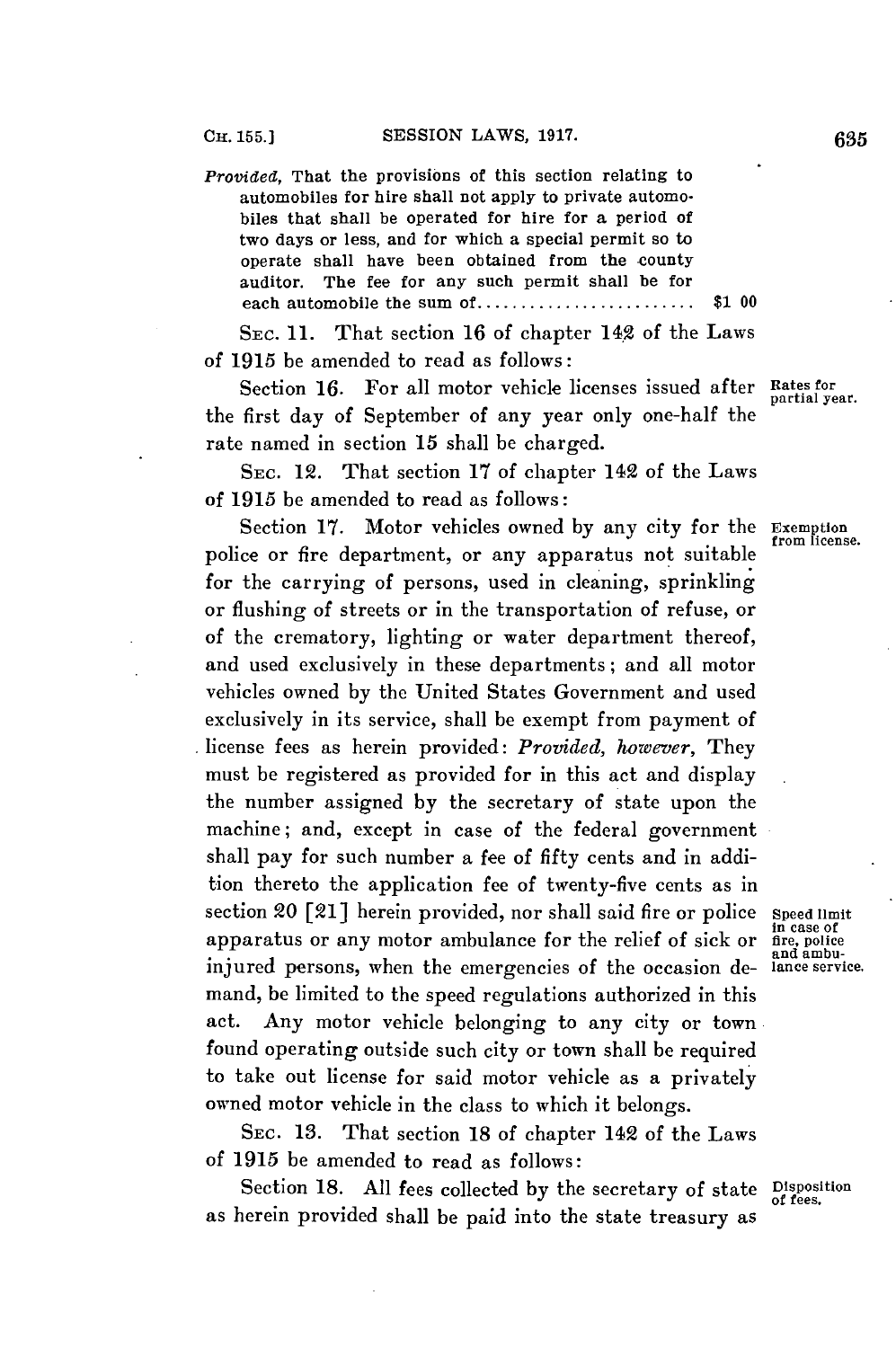other funds are paid and after returning, one-half annual**ly,** to the general fund the amounts appropriated therefrom each biennium for the expenses of the issuing of such licenses, the surplus shall go first to the various counties of the state in which are located primary highways for the maintenance of the primary highways of the state, a sum equaling **\$100** per mile per year for such highways which have been or may hereafter be constructed therein. Such sum to be placed in the permanent highway maintenance fund of such county. The primary highways in order to come under the provisions of this act for maintenance purposes must be of a character equal to and up to the standard of permanent highway construction. **The** state highway commissioner shall between the 15th day of **Feb**ruary and the first day of March of each year certify in duplicate one copy to the state treasurer and the other copy to the county commissioners of each county as aforesaid, the number of miles of such constructed primary highways within such county. The remainder of said automobile fund shall go to the permanent highway fund for the maintenance and repair of permanent highways in addition to the fund heretofore provided **by** law to be distributed in accordance with the amounts of money paid in to the permanent highway fund **by** the various counties of the state.

SEc. 14. That section **19** of chapter 142 of the Laws of **1915** be amended to read as follows:

**plates, how**

Section **19.** The authorized number plates of each **Number** motor vehicle shall be attached conspicuously to both front and rear of such vehicle. Each number plate shall hang **in** a horizontal position at a distance of not less than one foot nor more than four feet from the ground, and each number plate shall be kept clean so as to be plainly seen and read at all times.

> SEc. **15.** That section 21 of chapter 142 of the Laws of **1915** be amended to read as follows:

Exhibition Section 21. Every motor vehicle shall exhibit during the hours of darkness, as least two lamps, one on each side,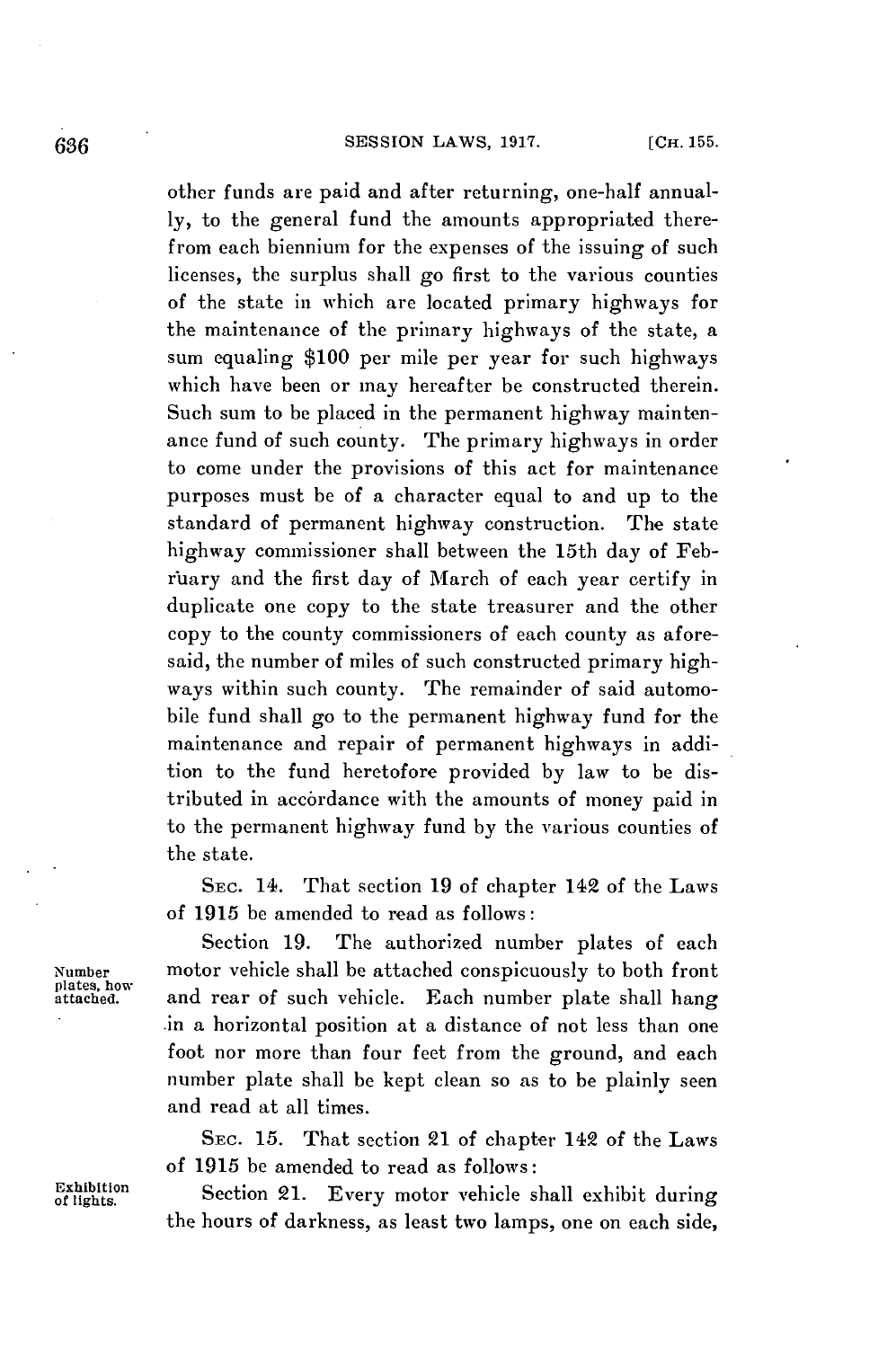showing white lights visible two hundred feet or more in advance of said vehicle. Such motor vehicle shall have attached to the rear not less than one lamp showing a red light, visible at least two hundred feet in the rear of such machine, and the same light or additional light casting white rays of sufficient strength on the rear of number plate thereof, so that such number plate may be easily read at a distance of at least sixty feet: *Provided,* That motor cycles shall be required to carry only one light in the front thereof, which shall show white rays visible at least two hundred feet in advance of such motor vehicle: *Provided, further,* That it shall be unlawful to display any light showing red to the front of any motor vehicle. Every motor truck, the body of which exceeds six **(6)** feet in width shall exhibit during the hours of darkness, in addition to the above required lights, a white light on the left side of the machine defining the limit of the body of the machine or the overhanging load, if any there be, and beyond the outside thereof, so fixed or carried that the light therefrom may **be** seen both from the front and rear of said motor truck. Every motor truck, automobile or trailer carrying a load which projects over the rear end three feet or more shall be required to display a red flag **by** day and a red light **by** night, on the extreme end of such overhanging load. It shall be unlawful to use on a vehicle of any kind operated on the public highways of this state any lighting device of over four candle power equipped with a reflector, unless the same shall be so designed, deflected or arranged that no portion of the beam of reflected light, when measured seventy-five feet or more ahead of the lamps shall rise above forty-two inches from the level surface on which the vehicle stands under all conditions of road: *Provided,* That any vehicle coming under the provisions of this section not equipped as herein provided shall, when meeting another vehicle after dark, reduce speed to not more than four miles an hour until such approaching vehicle has passed. This shall not apply to spotlights, but a spotlight shall not be directed at an ap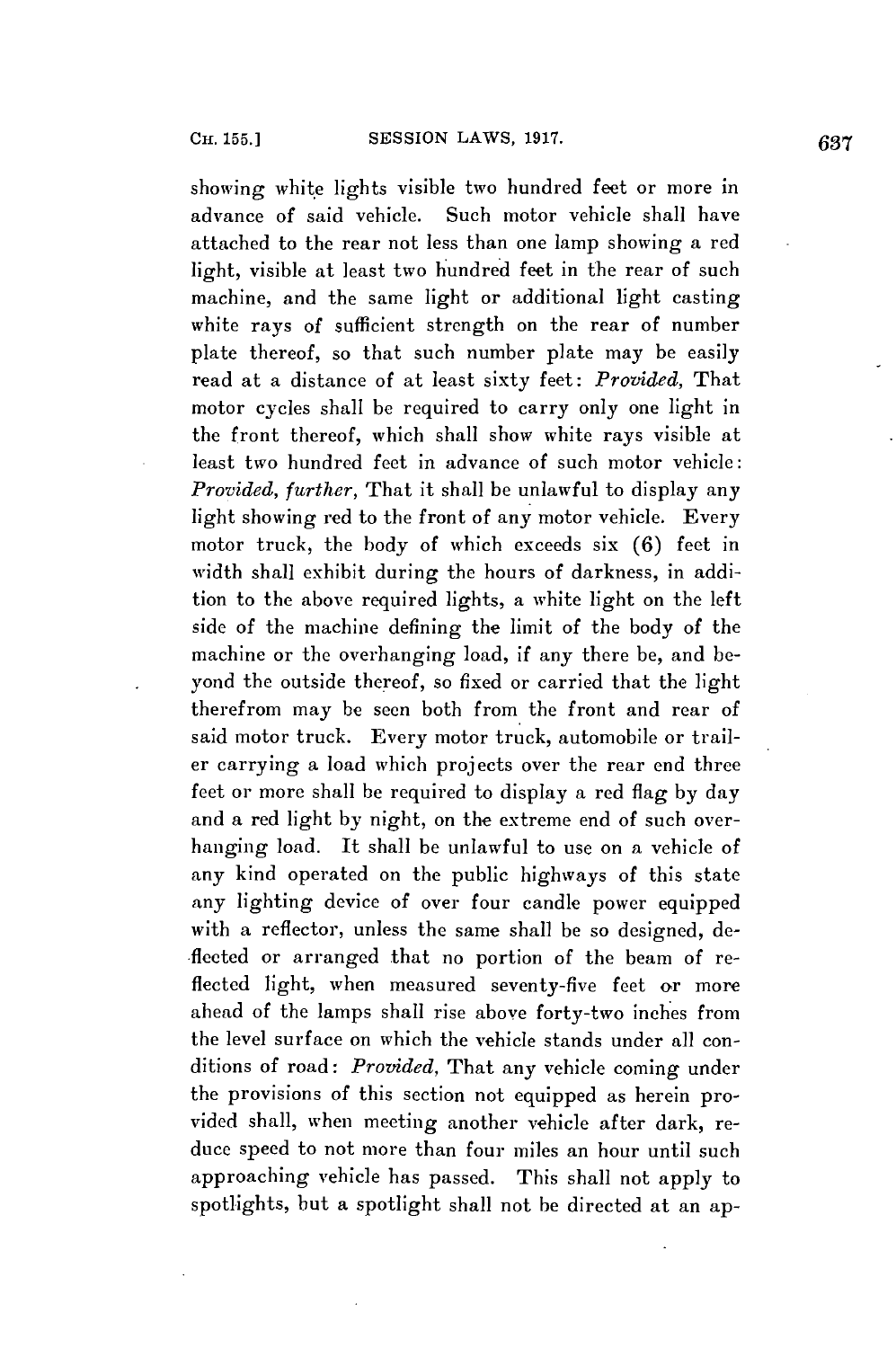**638 SESSION LAWS, 1917.** [CH. 155.

Lighting proaching vehicle. From and after the first day of July,<br>
equipment<br>
of vehicles 1918, it shall be unlawful to sell or offer for sale, or have of vehicles **1918,** it shall **be** unlawful to sell or offer for sale, or have on sale. in possession with intent to sell, any vehicle of any kind for operation on the public highways of this state equip**ped** with any lighting device of over four candle power with a reflector unless such lighting device shall conform to the provisions of the preceding paragraph of this section.

> **SEC. 16.** That section 24 of chapter 142 of the Laws of **1915** be amended to read as follows:

Section 24. In no case shall any motor vehicle be Rate of driven, operated or moved at a rate of speed faster than one **(1)** mile in five **(5)** minutes at any crossing within the main thickly settled or business portion of any city or town nor within one hundred yards of any school house, on school days between eight o'clock in the morning and five o'clock in the evening within this state, nor in any portion of any city or town faster than one **(1)** mile in three **(8)** minutes, nor outside the limits of any city or town on any road, street or public place at a rate of speed faster than one **(1)** mile in two (2) minutes. No motor vehicle of a carrying capacity of two (2) tons and under three **(3)** tons shall **be** driven at a speed faster than at the rate of fifteen **(15)** miles per hour. Vehicles of a capacity of three **(3)** tons and under four (4) tons faster than fourteen (14) miles per hour. Vehicles of a capacity of four (4) tons and under five **(5)** tons faster than twelve (12) miles per hour. Vehicles of five **(5)** tons and over at a rate of speed not faster than ten **(10)** miles per hour. Auto stages of more than ten passengers capacity shall not be permitted to exceed a speed of twenty miles an hour on other than paved roads.

SEC. **17.** There shall be constructed and maintained School within one hundred (100) yards of each approach to each<br>signs. school house in the state, a conspicuous wooden or suitable sign with the words "school, slow down" painted thereon in letters of the following dimensions: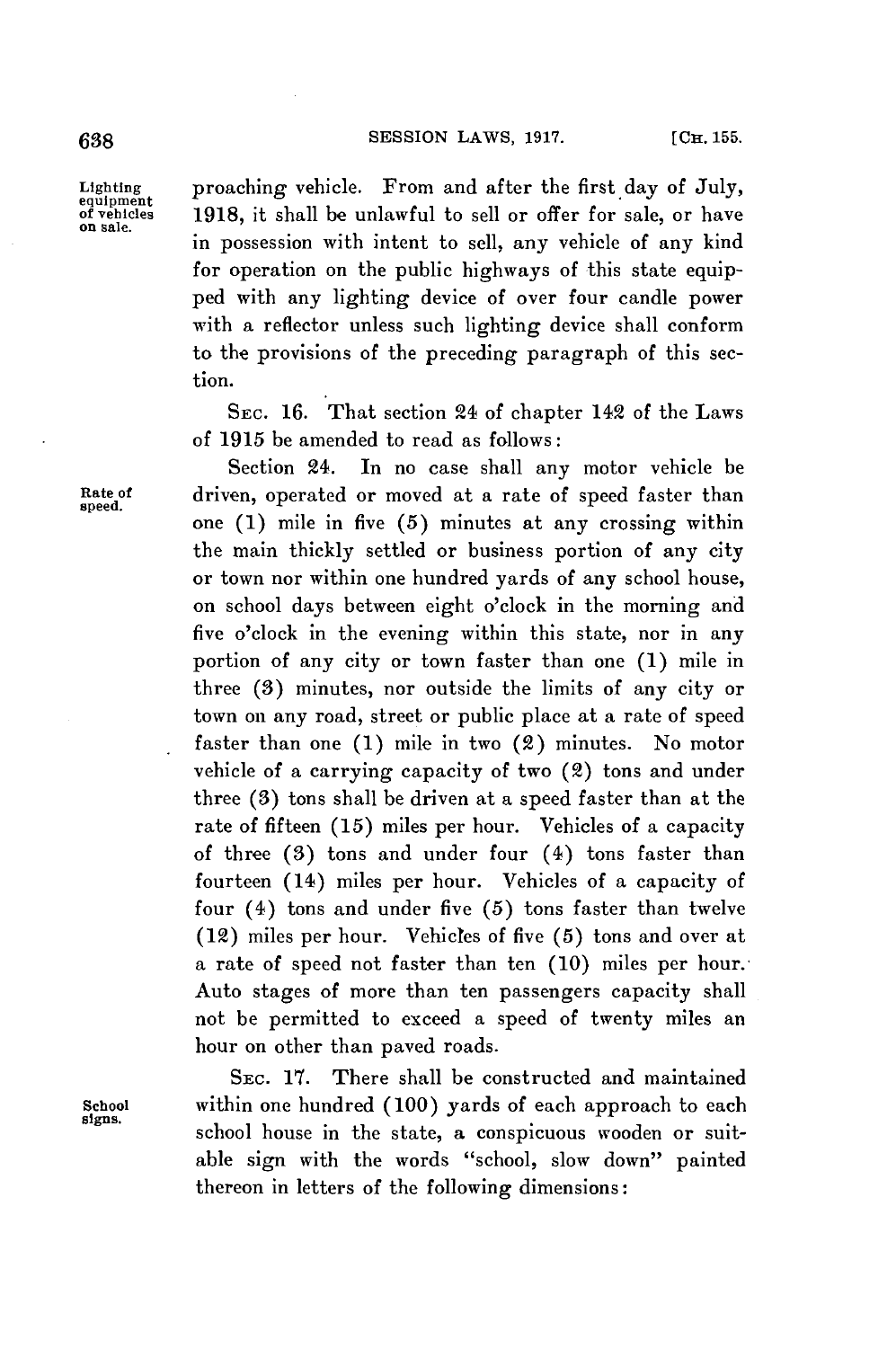# DESCRIPTION **OF SCHOOL** SIGN.

The size of the board -shall be **15** inches **by 27** inches over all, with a black border on the outer edges, one-fourth inch in width. The following directions shall be painted on the board in plain block letters in black on white background:

# **SCHOOL**

# **SLOW DOWN**

The word "School" shall be written above the words "Slow Down." The size of the letters shall be four (4) inches in height, about two and three-eighths **(23/8)** inches in width, and spaced approximately four (4) inches from center to center. The lines forming the letters shall' be one-half  $(1/2)$  inch in width.

The size of the letters in the words "Slow Down" shall be three **(3).** inches in height, about one and three-fourths  $(13/4)$  inch in width, and spaced approximately two and three-fourths  $(23/4)$  inches from center to center. The lines forming the letters shall be three-eighths  $(3/6)$  inch in width. The words "Slow Down" shall be underlined with a black line one-fourth  $(1/4)$  inch in width.

A margin of approximately two and one-fourth  $(2\frac{1}{4})$  Maintenance inches shall be left between the outer endge of the letters authorities. and the edge of the board. Said sign shall be constructed and maintained **by** the local authorities of the city or town in which any of said school houses are situated and at the expense of said city or town. For all school houses located outside the limits of any town or city said sign shall be constructed and maintained **by** the county in which any of said school houses are situated and at the expense of said county.

SEC. **18.** That section **30** of chapter 142 of the Laws of **1915 be** amended to read as follows:

Section **30.** Any person who shall make falsely any **Penalty for** statement herein required to be made or who shall obtain violations of any license **by** any misrepresentation or deceit, or who

**deceit and**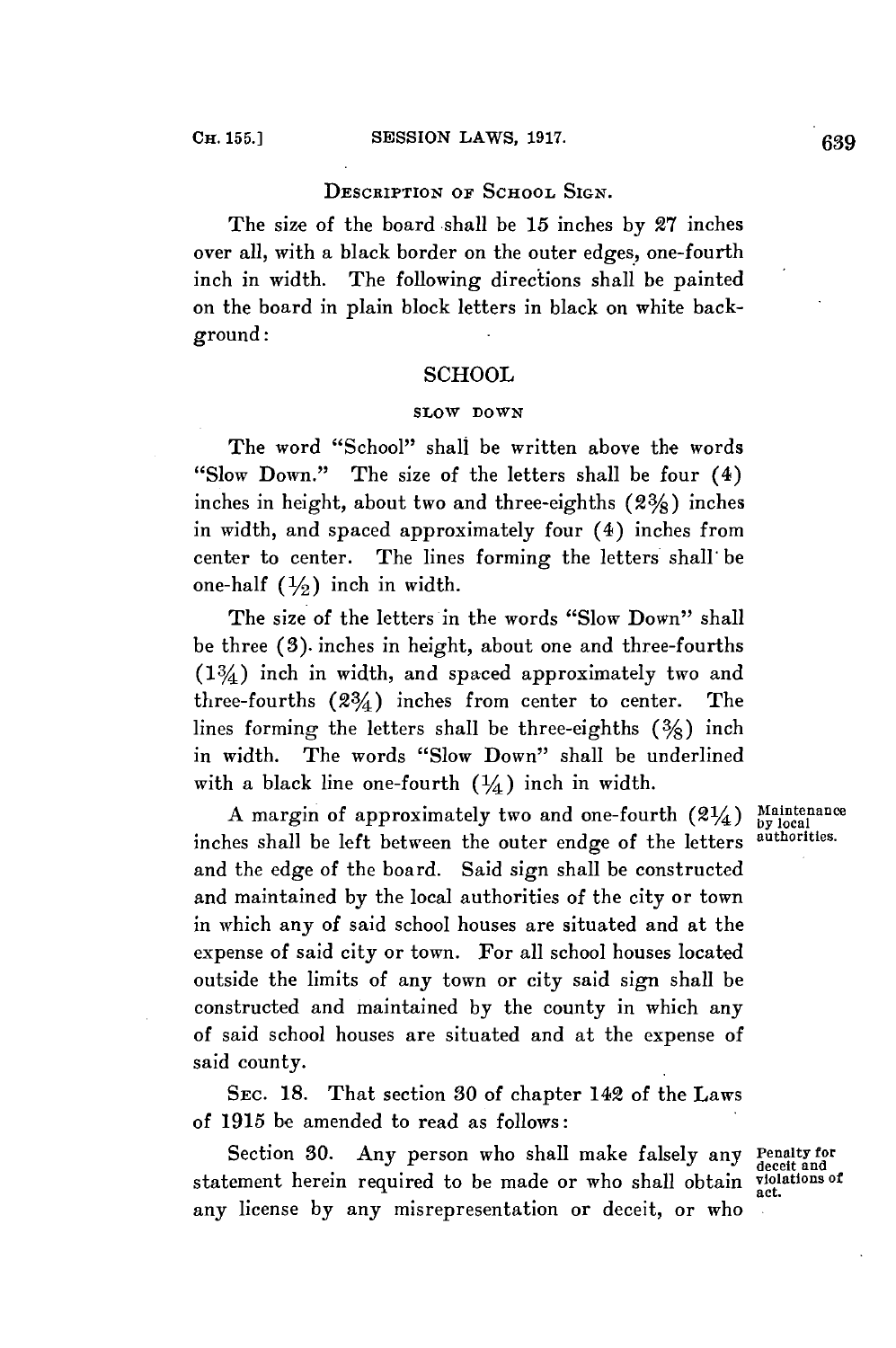shall display any number or license not authorized **by** law to be used, or who shall in violation of the provisions of this act, loan or permit to be used any license or number issued to him or who shall in any manner violate the provisions of this act, shall be guilty of a misdemeanor, and upon conviction thereof shall be punished accordingly: *Provided,* That in no event shall the minimum fine be less than five dollars **(\$5.00).**

**SEc. 19.** That section **31** of chapter 142 of the Laws of **1915** be amended to read as follows:

Section **31. All** moneys derived from fines assessed or Disposition forfeited bail for the violation of any of the provisions of this act shall be paid into the permanent highway fund, for the maintenance and repair of permanent highways in addition to the funds heretofore provided **by** law, to be distributed in accordance with the amounts of money paid into the permanent highway fund **by** the various counties of the state.

> **SEC.** 20. That section 34 of chapter 142 of the Laws of **1915** be amended to read as follows:

Section 34. The local authorities shall have no power Restriction to pass or enforce any ordinance, rule or regulations gov-<br>authorities<br>anto speed of any motor vehicle, or requiring of the<br>and license erning the speed of any motor vehicle, or requiring of the and license owner or operator of any motor vehicle, any license other than an occupation license or a tax which may be levied in only one city or town when such motor vehicle is engaged in inter-city service, or permitted to use the public highways except as herein provided or to exclude or to prohibit any motor vehicle whose owner has complied with the provisions of this act from the free use of the public highways, and all such rules, ordinances, and regulations now in force are hereby declared to be of no validity or effect: *Provided, however,* That nothing herein shall be construed as limiting the power of the county commissioners or local authorities to make, enforce, and maintain ordinances, rules and regulations governing traffic in addition to the provisions of this act affecting motor vehicles, but not in conflict therewith.